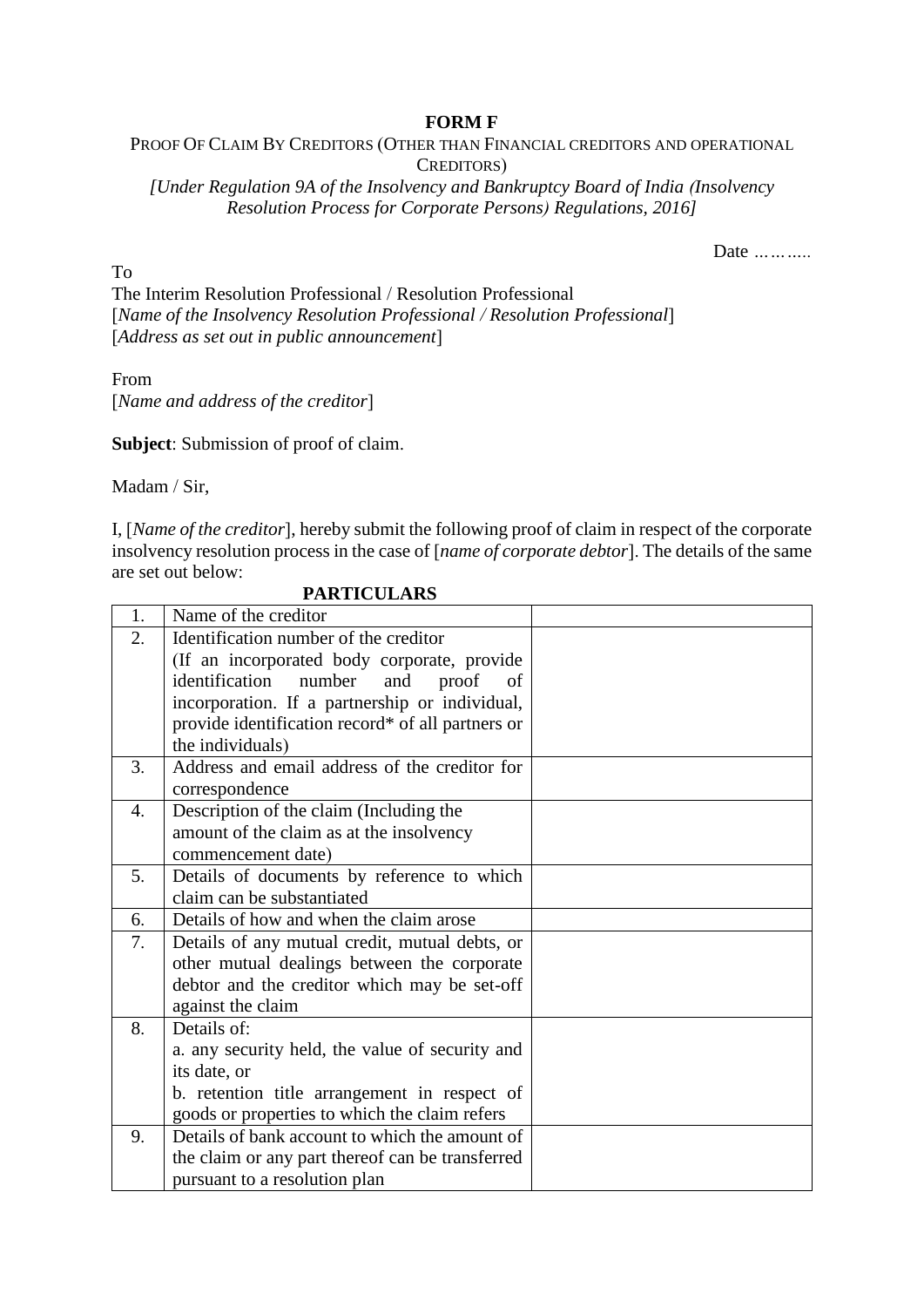| 10.                                                                                                                                                                   | List of documents attached to this claim in<br>order to prove the existence and non-<br>satisfaction of claim due to the creditor |  |  |  |
|-----------------------------------------------------------------------------------------------------------------------------------------------------------------------|-----------------------------------------------------------------------------------------------------------------------------------|--|--|--|
| Signature of the creditor or any person authorised to act on his behalf<br>(Please enclose the authority if this is being submitted signed on behalf of the creditor) |                                                                                                                                   |  |  |  |
| Name in BLOCK LETTERS                                                                                                                                                 |                                                                                                                                   |  |  |  |
| Position with or in relation to the creditor                                                                                                                          |                                                                                                                                   |  |  |  |
| Address of the person signing                                                                                                                                         |                                                                                                                                   |  |  |  |

\* PAN, Passport, AADHAAR or the identity card issued by the Election Commission of India.

## **DECLARATION**

I, [*Name of claimant*], currently residing at [*insert address*], do hereby declare and state as follows: -

- 1. [*Name of corporate debtor*], the corporate debtor was, at the insolvency commencement date, being the……………..day of…………..20……., actually indebted to me in the sum of Rs. [*insert amount of claim*].
- 2. In respect of my claim of the said sum or any part thereof, I have relied on the documents specified below: [*Please list the documents relied on as evidence of claim*].
- 3. The said documents are true, valid and genuine to the best of my knowledge, information and belief and no material facts have been concealed therefrom.
- 4. In respect of the said sum or any part thereof, neither I, nor any person, by my order, to my knowledge or belief, for my use, had or received any manner of satisfaction or security whatsoever, save and except the following:

[*Please state details of any mutual credit, mutual debts, or other mutual dealings between the corporate debtor and the creditor which may be set-off against the claim*].

Date: Place ·

(Signature of the claimant)

VERIFICATION